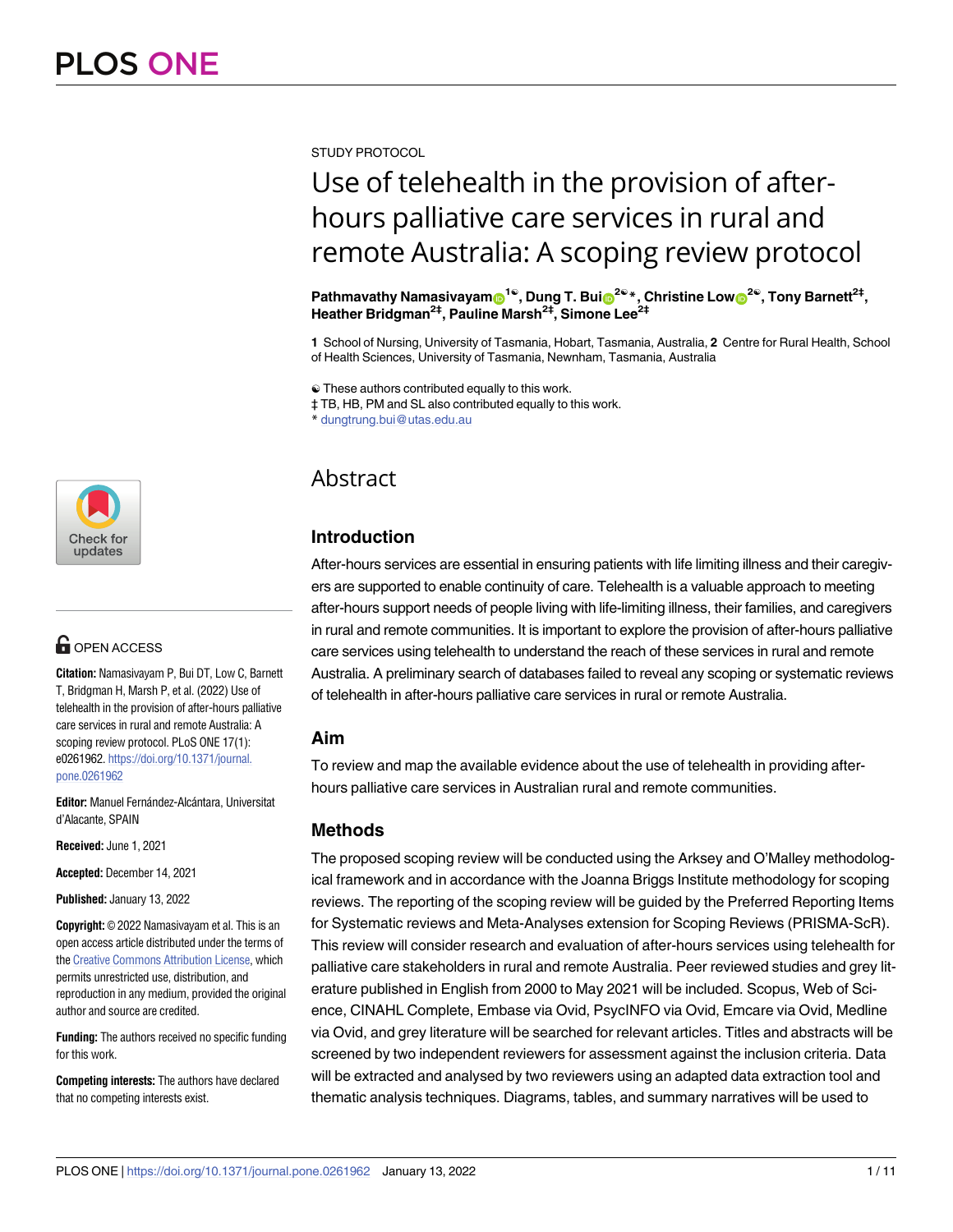<span id="page-1-0"></span>map, summarise and thematically group the characteristics of palliative care telehealth services in rural and remote Australia, including stakeholders' perceptions and benefits and challenges of the services.

#### **Introduction**

The World Health Organization defines palliative care as "an approach that improves the quality of life of patients (adults and children) and their families who are facing problems associated with life-threatening illness. It prevents and relieves suffering through the early identification, correct assessment and treatment of pain and other problems, whether physical, psychosocial or spiritual" [[1\]](#page-8-0). Every year, an estimated 40 million people need palliative care worldwide, but it is received by only 14% [\[1](#page-8-0)]. Palliative care can be provided in various settings, such as the person's home, residential care facilities, hospitals and in-patient specialist palliative care units or hospice care facilities. The setting is dependent on the person's situation, taking into consideration the severity of symptoms experienced; availability and extent of community and family support; emotional support received; mobility and access [\[2](#page-8-0)].

There is a growing demand for quality end of life care, and consequently health care services are finding themselves over-extended [\[3\]](#page-8-0). In Australia, 79,932 palliative care-related hospitalisations were reported between 2017–18 and there was a 16.9% increase in palliative care hospitalisations between 2013–14 and 2017–18 [\[4\]](#page-8-0). Australia has seen an increase in chronic and incurable illnesses due to population growth and growing ageing population. This has widened the patient group requiring palliative care. Furthermore, the growing ageing population in Australia has increased the need for palliative care. In 2017, there were 3.8 million Australians aged 65 and over (comprising 15% of the total population) increasing from 319,000 (5%) in 1927 and 1.3 million (9%) in 1977 [[5](#page-8-0), [6](#page-8-0)]. The number and proportion of older Australians is expected to continue to grow. By 2057, it is projected there will be 8.8 million older people in Australia (22% of the population); by 2097, 12.8 million people (25%) will be aged 65 and over [\[7\]](#page-8-0). As preparing for an ageing population and other unexpected stresses to our health care system, like COVID-19, Palliative Care Australia called for a serious look at reforming the health care system and innovative ways to provide palliative to meet the communities' needs [[8](#page-8-0)].

Recent reports highlight an inconsistent provision of palliative and end-of-life care across Australia, particularly in rural and remote communities [\[9,](#page-8-0) [10\]](#page-8-0). People living in rural and remote communities often face poorer health outcomes compared to people living in metropolitan areas in Australia due to their geographical isolation. They have a shorter live span, higher level of disease burden and poorer access to health care services. Although people living in rural and remote communities have a higher burden of illness and disease risk factors, they are often not well served by palliative care services in general, and after-hours support in particular. After-hours palliative care services are services provided by generalist and specialist palliative care services after business hours for care which cannot wait until regular hours [\[11\]](#page-8-0). These are hours after 6pm to 8am on weekdays, before 8am and after 12pm on Saturdays and all-day Sundays and public holidays. For patients and their families being cared for at home, access to after-hours palliative care services can be problematic. Challenges in accessing palliative care services especially after-hours can contribute to health inequalities and can impact a patient's quality of life [\[12,](#page-8-0) [13\]](#page-8-0). These challenges are further magnified for patients and families living in rural and remote communities when services are less accessible after-hours. This can be very distressing for patients and families especially when symptoms are not able to be managed, and appropriate care not provided in a timely manner.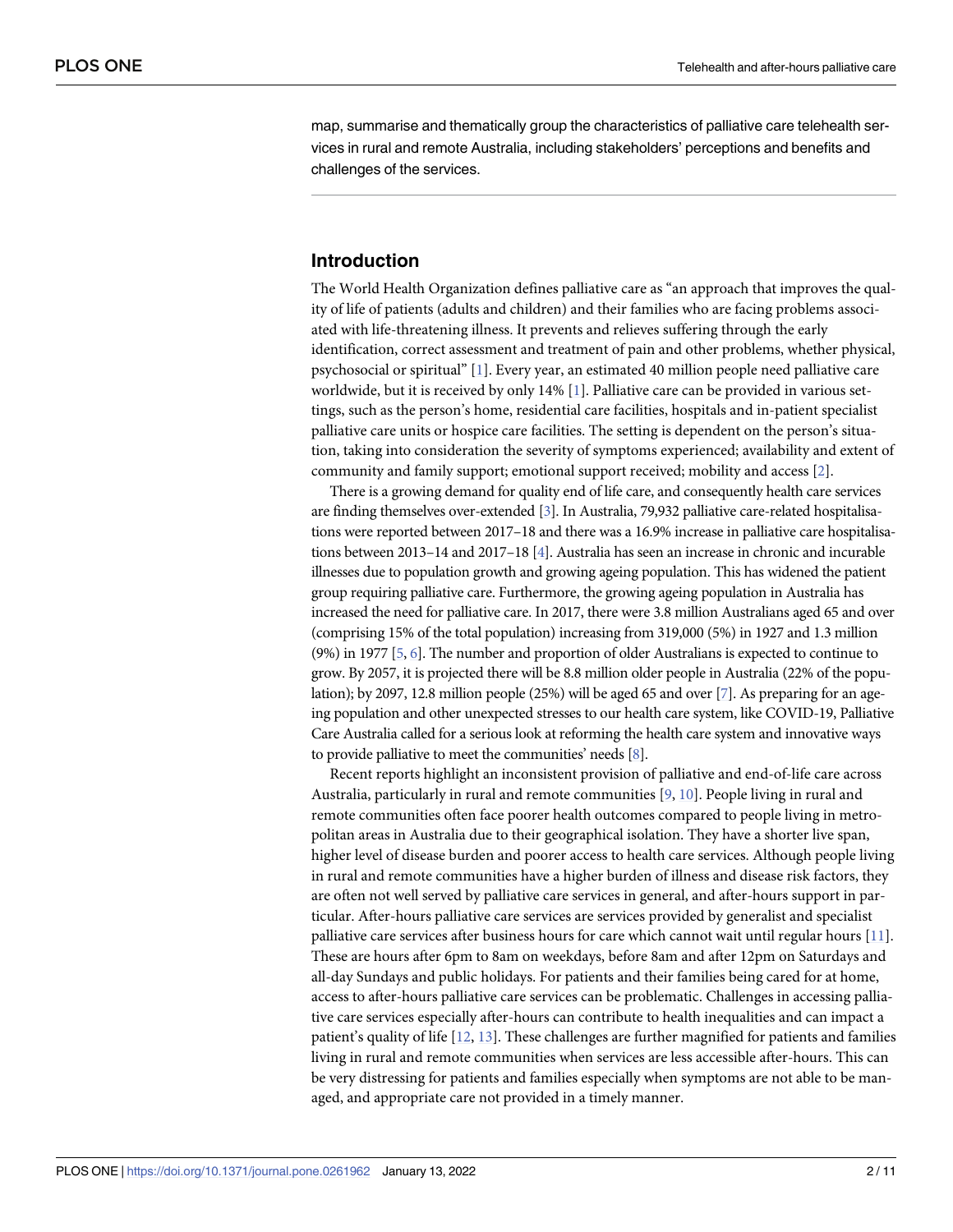<span id="page-2-0"></span>A major challenge to accessing rural palliative care services relates to the geographical maldistribution of the workforce. According to Australian Institute of Health and Welfare, in 2017, 85.3% of specialist palliative medicine physicians worked in major cities, 7.3% worked in inner regional areas, and 6.1% worked in outer regional areas [[4\]](#page-8-0). In nursing, 71.8% of palliative care nurses worked in major cities compared to 20.8% worked in inner regional areas [[4\]](#page-8-0). According to the Royal Australian College of General Practitioners, a significant portion of rural general practitioners surveyed reported that their palliative care skills were not recognised at a local (72%) or state level (92%) [\[14\]](#page-8-0).

In rural and remote communities, gaps in service provision means that families must often take on the caregiver's role. In enabling continuity of patient care, families and carers require support from health care professionals [\[15\]](#page-8-0). After-hours palliative services are essential in ensuring patients and their families/carers are adequately supported. According to the Victoria Department of Health, the access to the after-hours palliative care services has been a requirement for all Victorian community palliative care services since 1997 [[11](#page-8-0)]. It is important for after-hours palliative care services to be responsive to the needs of people living with a life-limiting illness, their families and carers [[16](#page-8-0)]. Palliative Care Australia recommends that afterhours palliative care access be built into the resourcing of specialist palliative care services [\[16\]](#page-8-0).

One of the approaches to providing after-hours access to palliative care services in rural and remote communities is through telehealth [\[16\]](#page-8-0). Telehealth refers to the use of telecommunication technologies for the purpose of delivering health care services and related processes (such as health education) over the distance  $[17, 18]$  $[17, 18]$  $[17, 18]$  $[17, 18]$ . Recent systematic reviews revealed that telehealth has been used to connect patients and their caregivers to medical professionals remotely. Examples of telehealth services are telephone consultation, telephone advice and support lines, video consultation, remote patient monitoring  $[19-22]$  $[19-22]$  $[19-22]$ . Telehealth has shown to be extremely useful resource for palliative care providers working in rural communities. An Australia study by Baird-Bower et al. [\[23\]](#page-9-0) found a telephone support service to be a valuable tool for everyone involved in the care of end-of-life patients. In the United States, telephone advice has been accepted as an important part of healthcare services, with necessary telephone protocols and guidelines in place. The regular telephone line was chosen in several telehealth interventions because the majority of the population continues to have landlines and the necessary infrastructure. Communication via Internet or cellular phones has substantial geographic variation in addition to higher implementation and operation costs.

Oliver et al. [\[24\]](#page-9-0) reported that videophone technology was a feasible way to overcome geographic barriers to connect caregivers remotely to the hospice care team, which potentially improved symptom management for hospice patients. Demiris and colleagues [[25](#page-9-0)] found that support via videophones was useful to significantly decrease anxiety scores and increase quality of life scores over time among patients and their family members. Demiris et al. [\[26\]](#page-9-0) also found that the videophone was not inferior to face-to-face modes in delivering treatment therapies to patients with various conditions. This communication tool was also found easy to use for both older adults, hospice staff, and caregivers. However, some hospice staff face challenges in the installation of this technology in patients' homes and in hospices due to a lack of technical understanding [\[25\]](#page-9-0). Additional challenges in using videophones include occasional technical problems, the reliance on the bandwidth of the phonelines and high system implementation and operation costs [[26](#page-9-0)].

Internet-based devices that deliver telehealth in palliative care specifically have been tested globally. Chiang et al. [[27](#page-9-0)] developed a telehealth device that could provide home-based monitoring and support for patients with chronic disease. Findings revealed that family caregivers who used telehealth devices had a significantly lower burden, higher stress mastery and better individual responsibility in caring for the patient as compared to the telephone only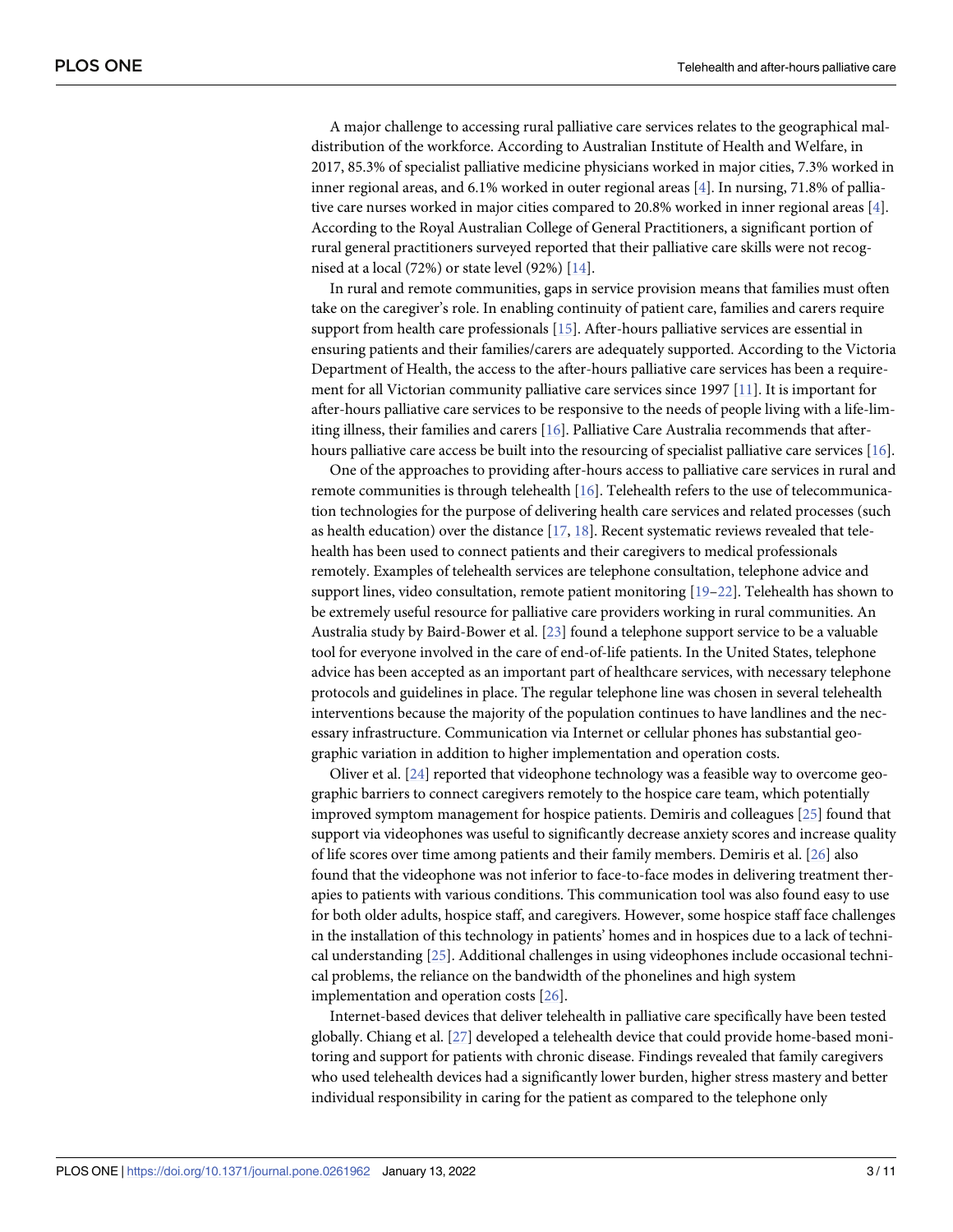<span id="page-3-0"></span>comparison group. Chih et al. [\[28\]](#page-9-0) provided evidence on the effectiveness of using an online symptom reporting system in reducing caregivers' emotional distress due to the timely response of caregiving needs in symptom management to clinicians. Notably, in an early palliative care intervention in the rural southern United States, Dionne-Odom et al. [[29](#page-9-0)] reported that some patients and caregivers did not like the internet-based applications, and many caregivers lacked the skills in using internet-based technology.

In 2020, a new temporary telehealth services to the Medicare Benefits Schedule was added by the Australian Government to reduce the risk of patient–patient and patient–clinician transmission of COVID-19 [\[30\]](#page-9-0). Furthermore, the Australian Department of Health currently provides a range of subsidised telehealth specialist consultations for Australian living in rural and remote locations [\[31\]](#page-9-0). These consultations have attempted to bridge the distance between people living in rural and remote Australia with specialists located in major cities delivering real-time health consultations online. Providing after-hours palliative care services via telephone has been trialled and reported over the last two decades across different states resulting in reduced rates of ambulance calls, emergency department admissions [\[23,](#page-9-0) [32\]](#page-9-0), and reducing the sense of isolation of rural families caring for a palliative patients at home [\[33\]](#page-9-0). However, the reported barriers to the application of after-hours services using telehealth in rural and remote communities are affordability, lack of visual feedback and difficulties in understanding different accents in health professionals [[34](#page-9-0)].

As models of palliative care provision vary across urban-rural gradients in Australia [\[35\]](#page-9-0), it is important to review and map the existing after-hours palliative care services using telehealth in rural and remote Australia to identify the challenges and benefits of providing this service to patients and their families in rural and remote communities.

A preliminary search of PROSPERO, MEDLINE, Cochrane Database of Systematic Reviews and Joanna Briggs Institute Database of Systematic Reviews and Implementation Reports conducted, did not identify any current or underway scoping reviews or systematic reviews on telehealth in after-hours palliative care services in rural and remote Australia. Thus, the scoping review design will be used to summarise, understand and disseminate research findings pertaining to telehealth use in after-hours palliative care services in rural and remote communities in Australia [\[36\]](#page-9-0). In addition, the scoping review will determine the feasibility, value and potential scope of undertaking a full systematic review [[36](#page-9-0)].

#### **Review questions**

What is known about the use of telehealth in providing after-hours palliative care services in rural and remote Australia?

Sub questions are as follows:

- a. What are the features of telehealth used in providing after-hours palliative care services in rural and remote Australia?
- b. What are the perceptions of stakeholders (services providers and receivers of care and carers) in using telehealth to provide after-hours palliative care services in rural and remote Australia?
- c. What are the benefits of after-hours palliative care services using telehealth in rural and remote Australia?
- d. What are the challenges of using telehealth in after-hours palliative care services in rural and remote Australia?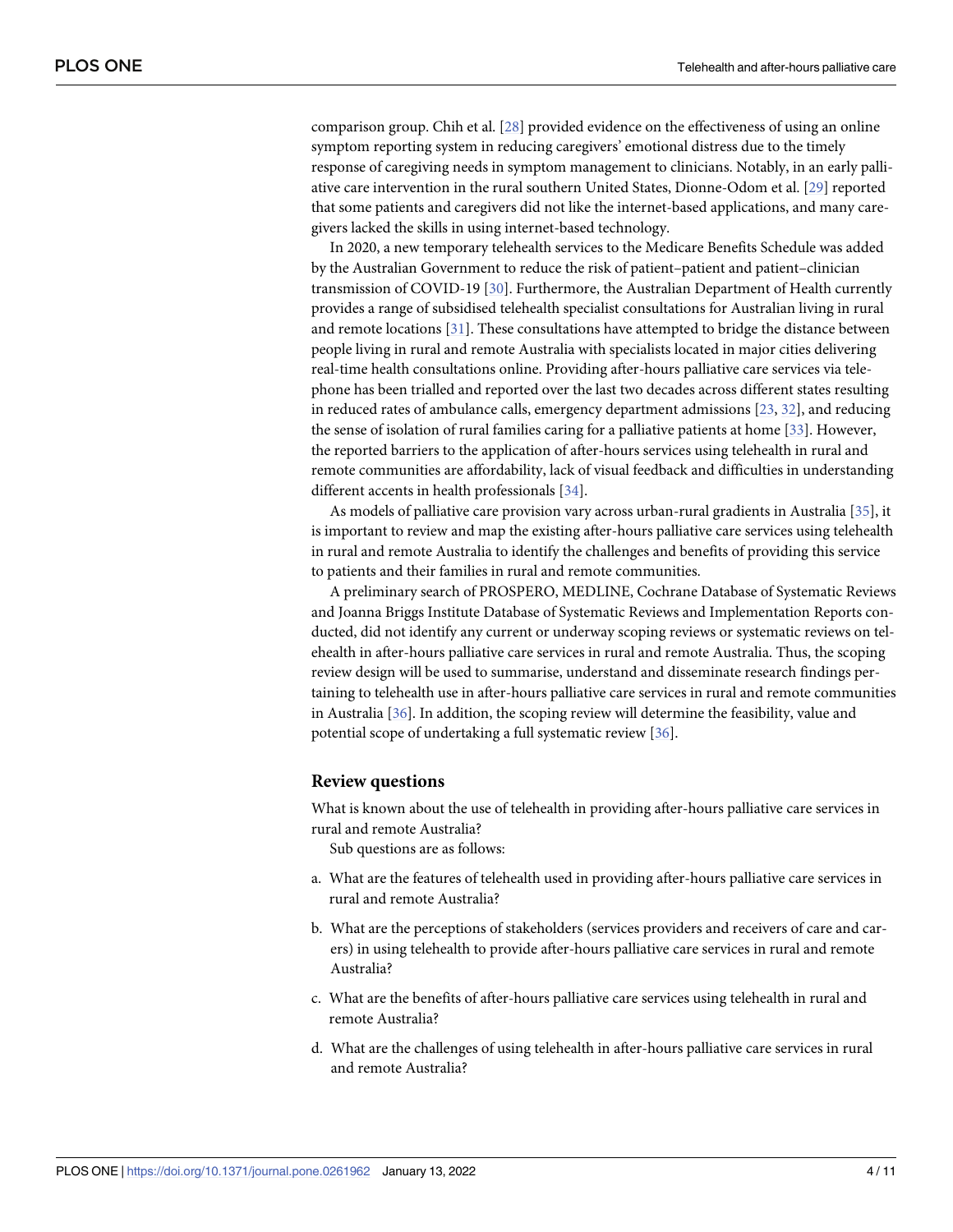#### <span id="page-4-0"></span>**Methods**

The proposed scoping review will be conducted using the Arksey and O'Malley methodological framework [[36](#page-9-0)] and in accordance with the Joanna Briggs Institute methodology for scoping reviews [\[37\]](#page-9-0). The scoping review will be guided by the Preferred Reporting Items for Systematic reviews and Meta-Analyses extension for Scoping Reviews (PRISMA-ScR) [[38](#page-9-0)]. The PRISMA-ScR checklist will be used to increase methodology transparency (S1 [Table\)](#page-7-0) [\[38\]](#page-9-0). The complete pre-registration of our study can be found at [https://osf.io/4qs5j.](https://osf.io/4qs5j)

#### **Inclusion criteria**

**Participants.** This scoping review will consider studies and grey literature that refer to the stakeholders of after-hours palliative care services using telehealth, including service providers and people receiving the services (service receivers, patients, and carers). Providers are people who deliver the services, and those who coordinate after-hours palliative care to patients. Providers include primary health care providers, community service providers, palliative care specialists, health managers. Receivers are patients of all ages, any gender, and any culture who have used the services and their caregivers/families, living in regional, rural, and remote communities.

**Concept.** This review will consider studies that explore the provision of after-hours palliative care services using telehealth. These services must use telehealth in delivering service provision that aims to provide accessible and effective care for people whose health condition cannot wait for treatment until regular face-to-face care services are next available. Although Palliative Care Australia refers to after-hours as outside 8 am to 6 pm weekdays, outside 8 am to 12 noon on Saturdays and all day on Sundays and public holidays [\[16\]](#page-8-0) this review, will include studies that use the term after-hours. The selected studies must include at least one variable related to the stakeholders' perception, benefits, or challenges of the services. Palliative care services that are not provided after-hours or do not use telehealth will be excluded from this review.

**Context.** This review will consider studies on the after-hours palliative care services using telehealth delivered in rural and remote Australian communities, which are all areas outside Australia's major cities. The Modified Monash Model (MMM) will be used to define the locations of regional, rural and remote areas, which classifies areas as MM1-7 [[39](#page-10-0)]. Classification according to the MMM is based on population density and proximity to services. Regional centres (MM 2), including inner and outer regional areas, are in or within a 20km drive of a town with over 50,000 residents. Large rural towns (MM 3), including inner and outer regional areas, are not MM 2 and are in or within a 15km drive of a town between 15000 to 50000 residents. Medium rural towns (MM 4), including inner and outer regional areas, are not MM 2 or MM 3 and are in, or within a 10km drive of a town with between 5000 to 15000 residents. Small rural towns (MM 5) are all remaining inner and outer regional areas. Remote communities (MM 6) are remote mainland areas and remote islands less than 5km offshore. Very remote communities (MM 7) are very remote areas. This review will include studies in locations which are in the areas within MM2 to MM7.

**Types of sources.** Data sources will include quantitative, qualitative, and mixed methods primary research studies published in journals and conference proceedings. In addition, research reports and government reports published in government and professional association websites relating to the topic will be included. Review papers will be excluded from the scoping review. Books, editorials, letters, and commentaries will also be excluded. Articles published in the last 20 years from January 2000 to May 2021 in English will be included, due to the increasing trend of government initiatives and funding in supporting telehealth research in Australia from the year 2000.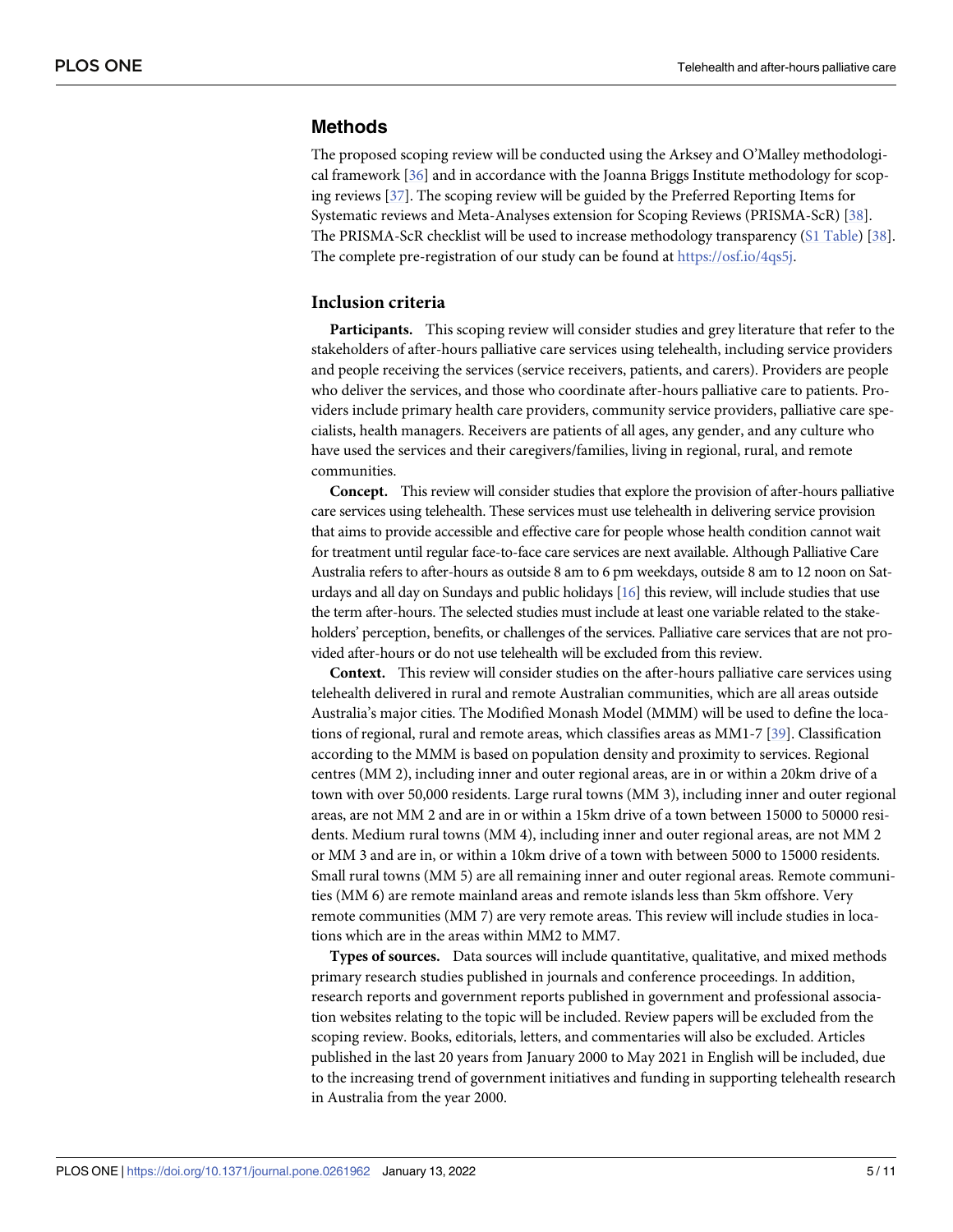#### <span id="page-5-0"></span>**Search strategy**

The initial limited search of MEDLINE, CINAHL, and Scopus was undertaken to identify articles on the topic. The text words contained in the titles and abstracts of relevant articles, and the index terms used to describe the articles were used to develop a full search strategy for Medline (Complete), CINAHL (Complete), Scopus, Web of Science, Embase (Ovid), PsycINFO (Ovid), and Emcare (Ovid). Table 1 presents a full search strategy for MEDLINE (Complete) that was conducted in May 2021.

The search strategy, including all identified keywords and index terms, will be adapted for each included information source. A professional librarian used the Peer Review of Electronic Search Strategies (PRESS) 2015 evidence-based guideline and checklist to review the search strategy [[40](#page-10-0)].

A targeted search of grey literature will also be conducted in local organisations' websites such as Care Search and Palliative Care Australia. Search terms will be applied on the website "search column" of the website. Publications on these websites will be screened for their relevance to identify potentially relevant literature on after-hours palliative care services using telehealth in rural and remote Australia.

Two reviewers will undertake the search in collaboration. In addition, reference lists of the selected articles will be scanned by the reviewers for additional articles.

#### **Study selection**

Following the search, all identified records will be collated and uploaded into EndNote 20 and all duplicates will be removed. Titles and abstracts will then be screened independently by two reviewers for assessment against the inclusion criteria for the review. Potentially relevant papers will be retrieved in full, and their citation details imported into Microsoft Excel. The full text of selected citations will be assessed independently in detail against the inclusion criteria by two reviewers. The outcomes of the screening process of each reviewer will be compared to each other on completion of each screening stage. Reasons for exclusion of full text papers that do not meet the inclusion criteria will be recorded and reported in the scoping review. Any disagreements that arise between the reviewers at each stage of the selection process will be resolved through discussion with a third reviewer. The study selection process and reasons for exclusion of publications will be presented in the updated PRISMA 2020 (Preferred Reporting Items for Systematic Reviews and Meta-analyses) flow diagram [\(Fig](#page-6-0) 1) [[41\]](#page-10-0).

**Table 1. Search strategy for MEDLINE complete.**

| Search | Query                                                                                                                                                                                                                                                                                                                                                                                                                                                                                     | Records<br>retrieved |
|--------|-------------------------------------------------------------------------------------------------------------------------------------------------------------------------------------------------------------------------------------------------------------------------------------------------------------------------------------------------------------------------------------------------------------------------------------------------------------------------------------------|----------------------|
| #1     | TX telehealth OR telemedicine OR telemonitor* OR telepractice OR telenursing OR<br>telecare OR mobile health OR mHealth OR eHealth OR e-Health OR telecare OR virtual<br>care OR teletherapy OR telepractice OR teleconsult* OR remote consult* OR distance<br>counsel* OR telecommunicat* OR telecommut* OR teleassist* OR teleconferenc* OR<br>videoconferenc <sup>*</sup> OR videotelephon <sup>*</sup> OR telephone triage OR telephone assessment OR<br>telephone advice OR Internet | 460,868              |
| #2     | TX palliative* OR end of life* OR terminal* OR hospice* OR dying OR death                                                                                                                                                                                                                                                                                                                                                                                                                 | 3,167,173            |
| #3     | TX after hours OR after-hours OR out of hours OR on call                                                                                                                                                                                                                                                                                                                                                                                                                                  | 987,988              |
| #4     | TX rural OR remote OR suburban OR regional OR bush OR outback OR outskirts                                                                                                                                                                                                                                                                                                                                                                                                                | 1,631,000            |
| #5     | TX Australia*                                                                                                                                                                                                                                                                                                                                                                                                                                                                             | 1,247,872            |
| #6     | #1 AND #2 AND #3 AND #4 AND #5                                                                                                                                                                                                                                                                                                                                                                                                                                                            | 6,556                |
| #7     | <b>Limiters</b> - Date of Publication: 20000101-20210531                                                                                                                                                                                                                                                                                                                                                                                                                                  | 6,441                |
| #8     | Narrow by Language: - English                                                                                                                                                                                                                                                                                                                                                                                                                                                             | 6,402                |
| #9     | Narrow by Subject Geographic: - Australia                                                                                                                                                                                                                                                                                                                                                                                                                                                 | 240                  |

<https://doi.org/10.1371/journal.pone.0261962.t001>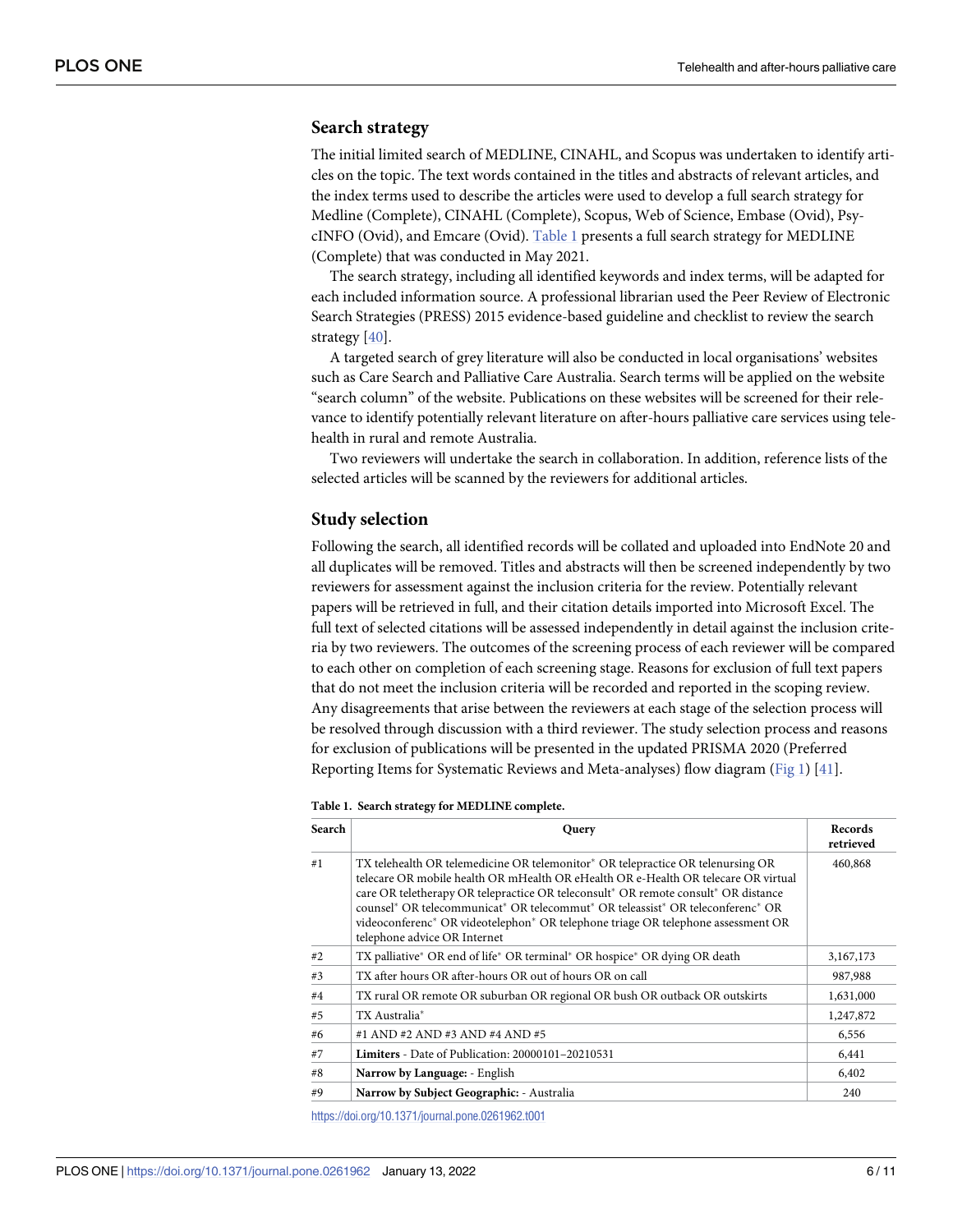<span id="page-6-0"></span>

**[Fig](#page-5-0) 1. PRISMA 2020 flow diagram of the search strategy.**

<https://doi.org/10.1371/journal.pone.0261962.g001>

#### **Data extraction**

Data will be extracted from papers included in the scoping review by two authors using an adapted data extraction tool from Arksey and O'Malley [\[36](#page-9-0)]. The extracted data will include specific details about the population and sample, setting, methodology, outcome measurements and results which include (1) the features of telehealth; 2) stakeholders' perceptions; (3) benefits of the services using telehealth; and (4) challenges of the services using telehealth. The data extracting tool will initially be tested with the first two articles and will be modified as appropriate during the process of extracting data from each included paper. Any potential disagreements that arise during data extraction between the reviewers will be resolved through discussion with a third reviewer. Authors of papers will be contacted to request missing or additional data, where required.

#### **Data presentation**

The extracted data will be presented in diagrammatic and tabular form that aligns with the objective of this review. Diagrams, charts, or tables will be developed to fully illustrate the characteristics of telehealth used in providing the services, stakeholders' perceptions, and the service benefits and challenges. Descriptive themes will be developed using the first two steps of thematic synthesis [[42](#page-10-0)]. A narrative report will be presented to summarise the extracted data. The themes pertinent to the research questions will be described in the narrative; telehealth, service and user related features; service and user benefits; service and user challenges. These categories will organise the results in relation to the review questions in more detail and in the context of the overall study purpose. [Table](#page-7-0) 2 shows the summary table of the included articles.

#### **Discussion**

The growing ageing population and other factors have put an increasing demand on health care services. Furthermore, people living in remote and isolated communities have high levels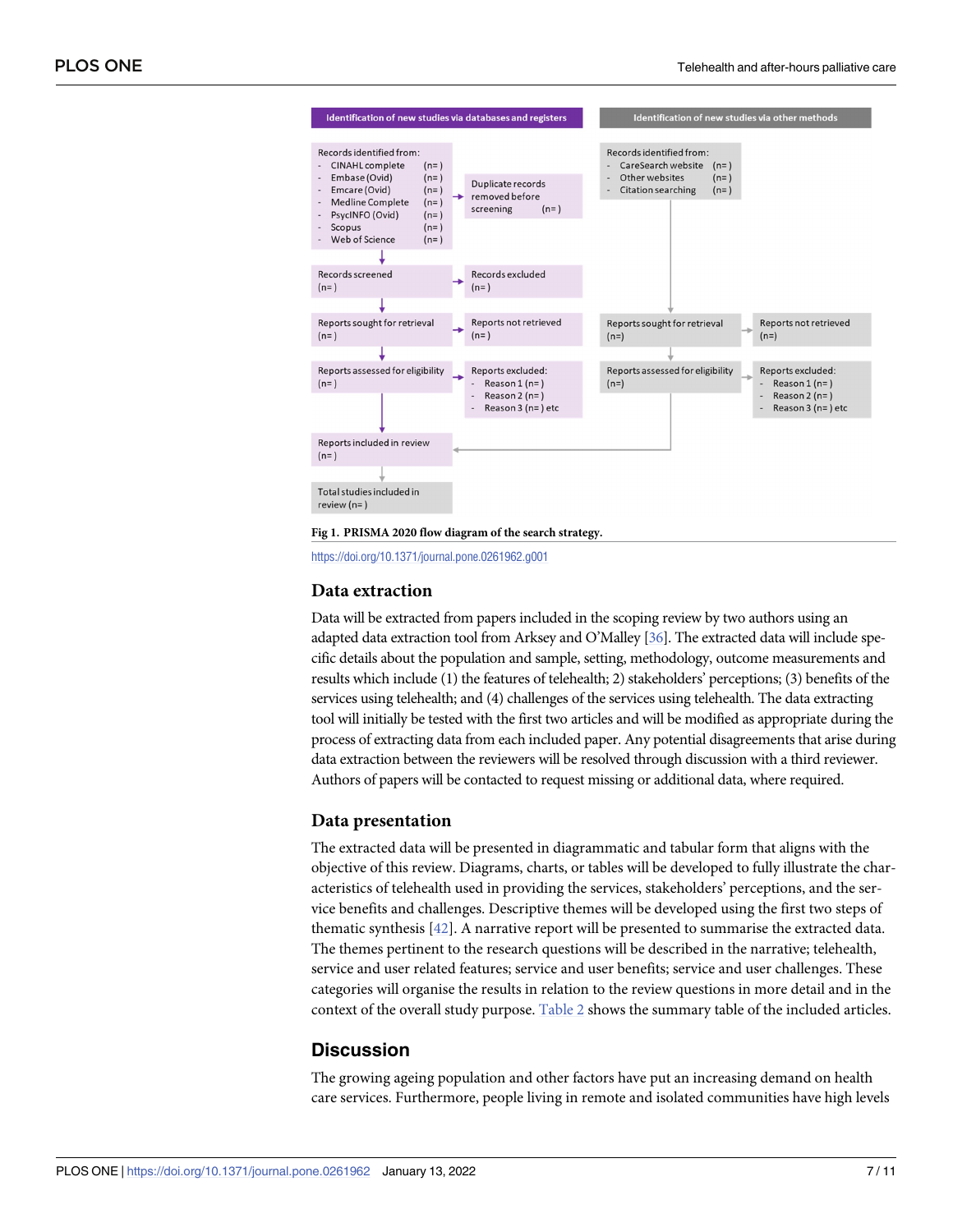#### <span id="page-7-0"></span>**[Table](#page-6-0) 2. Summary table.**

|   | <b>\ims</b> | e commune d<br>0.0101<br>10NS | $A + T$ |   |
|---|-------------|-------------------------------|---------|---|
| . | .           | .                             | .       | . |
|   |             |                               |         |   |

<https://doi.org/10.1371/journal.pone.0261962.t002>

of illness and chronic conditions. However, services and specialist palliative care networks often have limited capacity to support patients and their families [\[4,](#page-8-0) [43](#page-10-0)]. Across Australia, there are 242 specialists palliative care services, and they were mostly located in major cities and large urban areas [\[44](#page-10-0)]. The limited access to services and resources makes the delivery of quality palliative care services challenging [[45\]](#page-10-0). People living in rural and remote communities in Australia often experience poor access to palliative especially during after-hours. Poor access to palliative care services especially after-hours can be very distressing for both patients and families especially. This can lead to patients' symptoms not being managed in a responsive way that meets patients' and families' needs. By enabling communities in rural and remote communities in Australia to have access to immediate after-hours palliative care services, telehealth can be useful in servicing these communities and overcoming issues of access and availability [\[16](#page-8-0)].

Telehealth has been used to provide after-hours palliative care service to communities in the rural and remote areas. It can overcome geographical challenges by delivering healthcare outside of traditional health care facilities [[26](#page-9-0)]. It is cited as an extremely useful resource for palliative care givers and community nurses working in rural communities. In Australia, providing after-hours palliative cares via telephone has been trialled and reported during the last two decades across states, for examples, New South Wales [[32](#page-9-0), [33](#page-9-0), [46](#page-10-0)], Victoria [\[47,](#page-10-0) [48\]](#page-10-0), Queensland [\[49\]](#page-10-0), and Tasmania [[23](#page-9-0)]. However, the use of telephone in providing services has its challenges. Being a traditional audio-only communication tool, it prevents nonverbal interaction, can cause communication difficulties, and cannot provide visual feedbacks [\[34\]](#page-9-0). Furthermore, the 2012 after-hours palliative care framework published by the Victoria State Government pointed out that clients and carers accessing the telephone support services raised concerns of its use [[11](#page-8-0)].

#### **Strengths and limitations of study**

The review will be limited to rural and remote communities as it aims to review and map the available evidence [\[36\]](#page-9-0) about the use of telehealth in providing after-hours palliative care services in Australian rural and remote communities. As the models of after-hours palliative care services using telehealth in rural and remote Australia vary [[50](#page-10-0)], the findings of this review will provide a mechanism to summarising and disseminating the research findings for service users, service providers and researchers. Another limitation of this review is that we may not include all the terms relating to the search terms that we are not aware of. As this is a scoping review, critical analysis and synthesis of data will not be undertaken, therefore recommendations for policy makers cannot be provided.

#### **Supporting information**

**S1 [Table.](http://www.plosone.org/article/fetchSingleRepresentation.action?uri=info:doi/10.1371/journal.pone.0261962.s001) PRISMA-ScR checklist.** (ZIP)

#### **Author Contributions**

**Conceptualization:** Pathmavathy Namasivayam, Dung T. Bui, Christine Low, Tony Barnett, Heather Bridgman, Pauline Marsh, Simone Lee.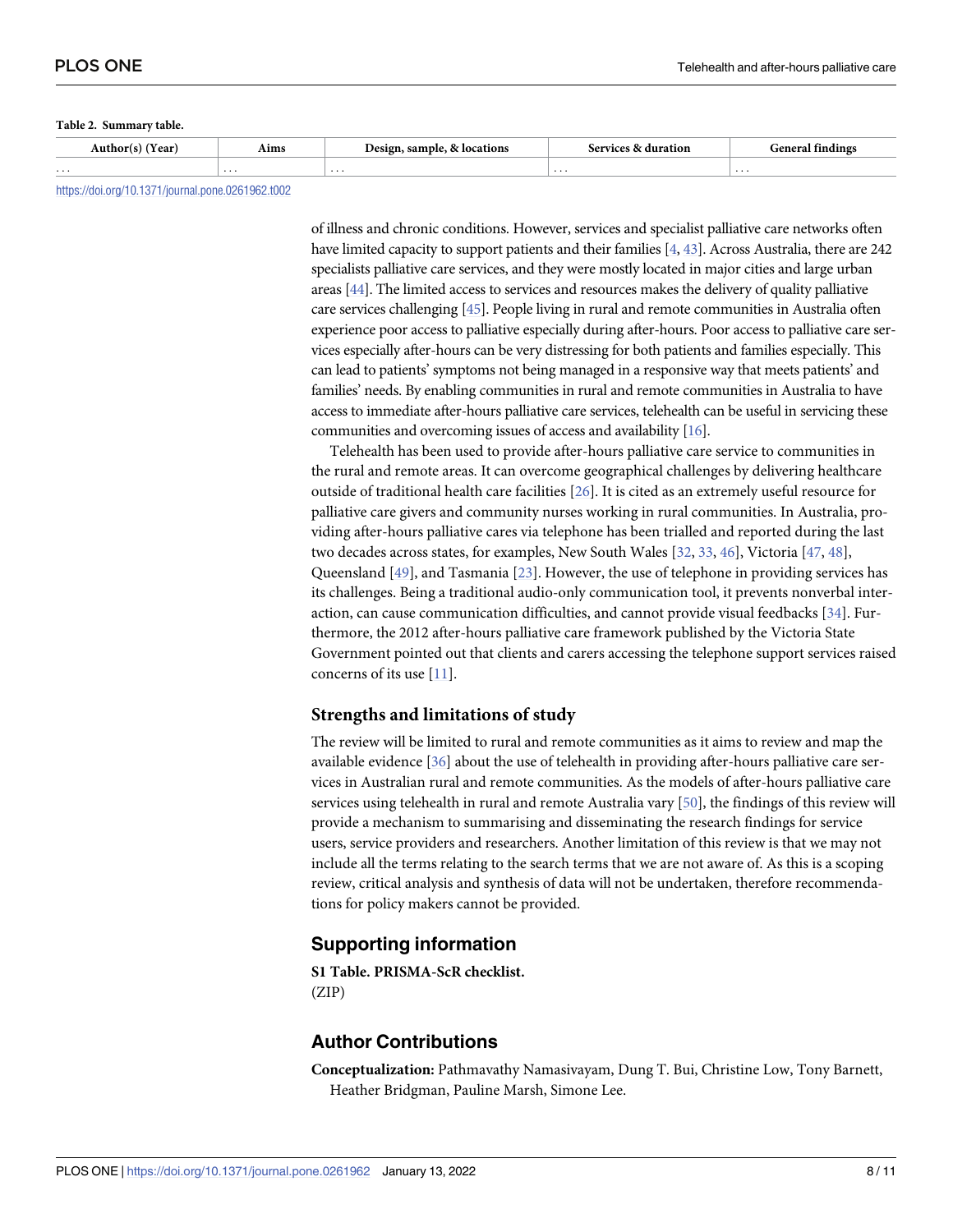<span id="page-8-0"></span>**Methodology:** Pathmavathy Namasivayam, Dung T. Bui, Christine Low, Tony Barnett, Heather Bridgman, Pauline Marsh, Simone Lee.

**Resources:** Dung T. Bui.

**Supervision:** Tony Barnett.

**Validation:** Tony Barnett, Heather Bridgman, Pauline Marsh, Simone Lee.

**Visualization:** Dung T. Bui.

**Writing – original draft:** Pathmavathy Namasivayam, Dung T. Bui, Christine Low.

**Writing – review & editing:** Tony Barnett, Heather Bridgman, Pauline Marsh, Simone Lee.

#### **References**

- **[1](#page-1-0).** World Health Organization. Palliative care [Internet]. [updated 2020 Aug 5; cited 2021 Apr 30]. Available from: <https://www.who.int/news-room/fact-sheets/detail/palliative-care>.
- **[2](#page-1-0).** Palliative Care Tasmania. Palliative care [Internet]. Griffith ACT [cited 2020 Jul 1]. Available from: [https://www.pallcaretas.org.au/palliative-care/.](https://www.pallcaretas.org.au/palliative-care/)
- **[3](#page-1-0).** Grindrod A, Rumbold B. Healthy End of Life Project (HELP): a progress report on implementing community guidance on public health palliative care initiatives in Australia. Ann Palliat Med. 2018:S73–S83. <https://doi.org/10.21037/apm.2018.04.01> PMID: [29764174](http://www.ncbi.nlm.nih.gov/pubmed/29764174)
- **[4](#page-1-0).** Australian Institute of Health and Welfare. Palliative care services in Australia [Internet]. Canberra ACT [updated 2020 Jun 25; cited 2020 Jul 1]. Available from: [https://www.aihw.gov.au/reports/palliative](https://www.aihw.gov.au/reports/palliative-care-services/palliative-care-services-in-australia/contents/overview)[care-services/palliative-care-services-in-australia/contents/overview](https://www.aihw.gov.au/reports/palliative-care-services/palliative-care-services-in-australia/contents/overview).
- **[5](#page-1-0).** Australian Bureau of Statistics. Australian historical population statistics. Canberra: ABS, 2014 3105.0.65.001.
- **[6](#page-1-0).** Australian Bureau of Statistics. Australian Demographic Statistics. Canberra: ABS, 2017 3101.0.
- **[7](#page-1-0).** Australian Institute of Health and Welfare. Older Australia at a glance. Canberra ACT: AIHW, 2018 AGE 87.
- **[8](#page-1-0).** Palliative Care Australia. Calls for palliative care reform in post COVID-19 world. Griffith ACT: PCA, 2020.
- **[9](#page-1-0).** Crawford M. General's report–Performance audit: Planning and evaluating palliative care services in NSW. Sydney NSW: Audit Office of NSW, 2017.
- **[10](#page-1-0).** Wenham S, Cumming M, Saurman E. Improving palliative and end-of-life care for rural and remote Australians. Public Health Res Pract. 2020; 30(1):e3012001. <https://doi.org/10.17061/phrp3012001> PMID: [32152613](http://www.ncbi.nlm.nih.gov/pubmed/32152613)
- **[11](#page-1-0).** Palliative Care team. After-hours palliative care framework. Melbourne VIC: Integrated Care Branch, Wellbeing Integrated Care and Ageing Division, the Department of Health, State of Victoria, 2012.
- **[12](#page-1-0).** Australian Institute of Health and Welfare. Rural & remote health [Internet]. Canberra ACT [updated 2019 Oct 22; cited 2020 Jul 1]. Available from: [https://www.aihw.gov.au/reports/rural-remote](https://www.aihw.gov.au/reports/rural-remote-australians/rural-remote-health/contents/summary)[australians/rural-remote-health/contents/summary](https://www.aihw.gov.au/reports/rural-remote-australians/rural-remote-health/contents/summary).
- **[13](#page-1-0).** Bradford N, Caffery L, Smith A. Telehealth services in rural and remote Australia: A systematic review of models of care and factors influencing success and sustainability. Rural Remote Health. 2016; 16 (4):3808. Epub 2016 Oct 17. PubMed Central PMCID: PMC27744708. PMID: [27744708](http://www.ncbi.nlm.nih.gov/pubmed/27744708)
- **[14](#page-2-0).** Royal Australian Coffege of General Practitioners. GP-led palliative care in rural Australia. East Melbourne VIC: 2016.
- **[15](#page-2-0).** CareSearch. Rural and remote (Specific populations) [Internet]. [updated 2020 Jun 2; cited 2020 Jul 1]. Available from: <https://www.caresearch.com.au/caresearch/tabid/181/Default.aspx>.
- **[16](#page-2-0).** Palliative Care Australia. Palliative care service development guidelines. Griffith ACT: PCA, 2018.
- **[17](#page-2-0).** WHO. Telehealth: World Health Organization; 2019 [cited 2019 May 20]. Available from: [https://www.](https://www.who.int/sustainable-development/health-sector/strategies/telehealth/en/) [who.int/sustainable-development/health-sector/strategies/telehealth/en/](https://www.who.int/sustainable-development/health-sector/strategies/telehealth/en/).
- **[18](#page-2-0).** The Australian Department of Health. Telehealth 2015 [cited 2019 20 Dec]. Available from: [https://](https://www1.health.gov.au/internet/main/publishing.nsf/Content/e-health-telehealth) [www1.health.gov.au/internet/main/publishing.nsf/Content/e-health-telehealth.](https://www1.health.gov.au/internet/main/publishing.nsf/Content/e-health-telehealth)
- **[19](#page-2-0).** Chi NC, Demiris G. A systematic review of telehealth tools and interventions to support family caregivers. J Telemed Telecare. 2015; 21(1):37–44. Epub 2014 Dec 4. [https://doi.org/10.1177/](https://doi.org/10.1177/1357633X14562734) [1357633X14562734](https://doi.org/10.1177/1357633X14562734) PMID: [25475220.](http://www.ncbi.nlm.nih.gov/pubmed/25475220)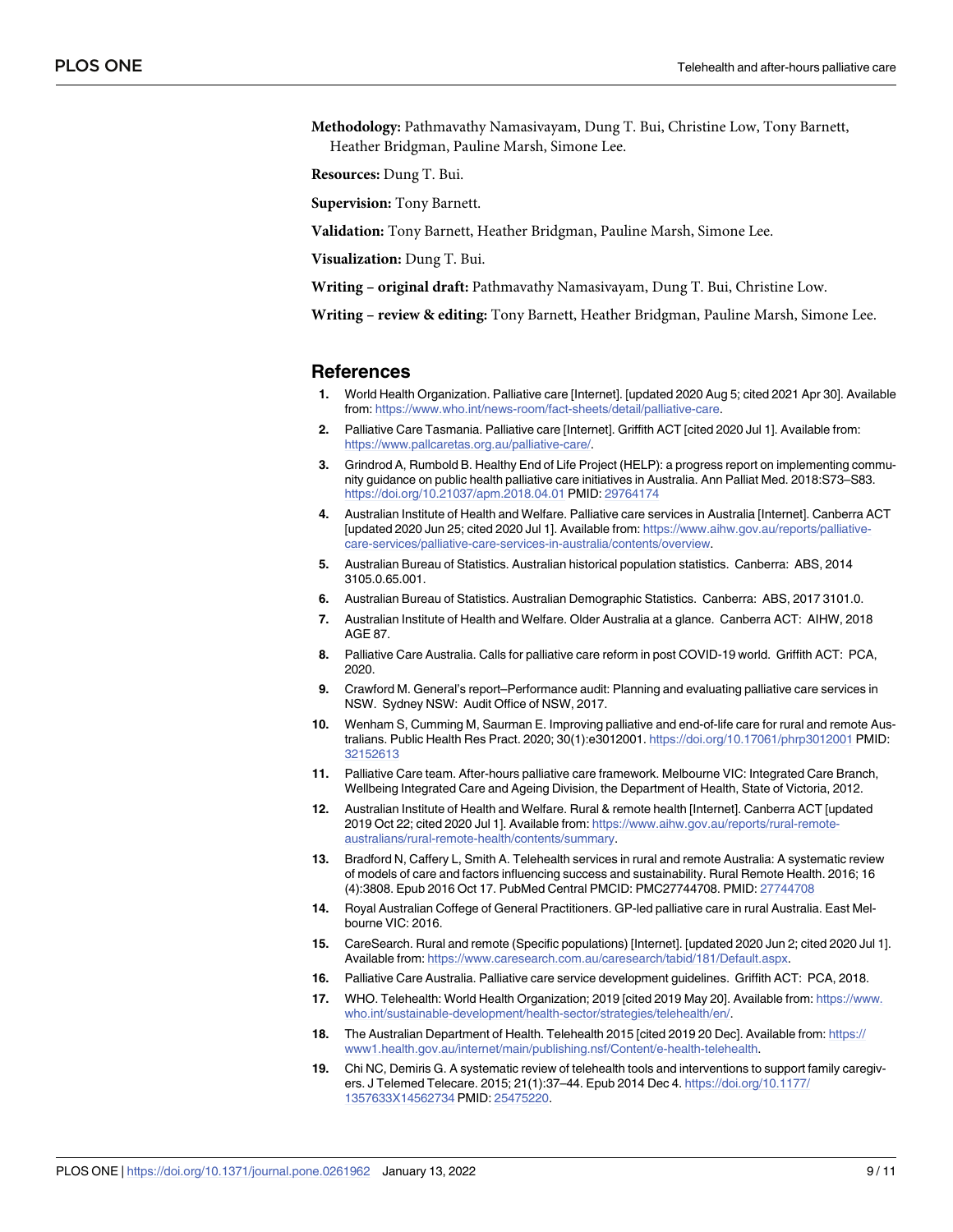- <span id="page-9-0"></span>**20.** Zheng Y, Head BA, Schapmire TJ. A systematic review of telehealth in palliative care: Caregiver outcomes. Telemed J E Health. 2016; 22(4):288–94. <https://doi.org/10.1089/tmj.2015.0090> PMID: [26360181](http://www.ncbi.nlm.nih.gov/pubmed/26360181)
- **21.** Disalvo D, Agar M, Caplan G, Murtagh FE, Luckett T, Heneka N, et al. Virtual models of care for people with palliative care needs living in their own home: A systematic meta-review and narrative synthesis. Journal of Palliative Medicine. 2021:2692163211024451. <https://doi.org/10.1177/02692163211024451> PMID: [34169759](http://www.ncbi.nlm.nih.gov/pubmed/34169759).
- **[22](#page-2-0).** Johnston BM, McCauley R, McQuillan R, Rabbitte M, Honohan C, Mockler D, et al. Effectiveness and cost-effectiveness of out-of-hours palliative care: a systematic review. HRB Open Res. 2020; 3:9. Epub 2021/02/16. <https://doi.org/10.12688/hrbopenres.13006.1> PMID: [33585789](http://www.ncbi.nlm.nih.gov/pubmed/33585789); PubMed Central PMCID: PMC7845148.
- **[23](#page-2-0).** Baird-Bower D, Roach J, Andrews M, Onslow F, Curnin E. Help is just a phone call away: After-hours support for palliative care patients wishing to die at home. International journal of palliative nursing. 2016; 22(6):286–91. <https://doi.org/10.12968/ijpn.2016.22.6.286> PMID: [27349847](http://www.ncbi.nlm.nih.gov/pubmed/27349847).
- **[24](#page-2-0).** Oliver DP, Demiris G, Wittenberg-Lyles E, Porock D, Collier J, Arthur A. Caregiver participation in hospice interdisciplinary team meetings via videophone technology: A pilot study to improve pain management. Am J Hosp Palliat Care. 2010; 27(7):465–73. <https://doi.org/10.1177/1049909110362402> PMID: [20299692](http://www.ncbi.nlm.nih.gov/pubmed/20299692).
- **[25](#page-2-0).** Demiris G, Oliver DP, Courtney KL, Day M. Telehospice tools for caregivers—A pilot study. Clin Gerontologist. 2007; 31(1):43–57. [https://doi.org/10.1300/J018v31n01\\_04](https://doi.org/10.1300/J018v31n01_04)
- **[26](#page-2-0).** Demiris G, Parker Oliver D, Wittenberg-Lyles E, Washington K, Doorenbos A, Rue T, et al. A non-inferiority trial of a problem-solving intervention for hospice caregivers: In person versus videophone. Journal of Palliative Medicine. 2012; 15(6):653–60. <https://doi.org/10.1089/jpm.2011.0488> PMID: [22536989](http://www.ncbi.nlm.nih.gov/pubmed/22536989).
- **[27](#page-2-0).** Chiang LC, Chen WC, Dai YT, Ho YL. The effectiveness of telehealth care on caregiver burden, mastery of stress, and family function among family caregivers of heart failure patients: A quasi-experimental study. Int J Nurs Stud. 2012; 49(10):1230–42. <https://doi.org/10.1016/j.ijnurstu.2012.04.013> PMID: [22633448](http://www.ncbi.nlm.nih.gov/pubmed/22633448).
- **[28](#page-3-0).** Chih MY, DuBenske LL, Hawkins RP, Brown RL, Dinauer SK, Cleary JF, et al. Communicating advanced cancer patients' symptoms via the Internet: A pooled analysis of two randomized trials examining caregiver preparedness, physical burden, and negative mood. Journal of Palliative Medicine. 2013; 27(6):533–43. <https://doi.org/10.1177/0269216312457213> PMID: [22988042](http://www.ncbi.nlm.nih.gov/pubmed/22988042).
- **[29](#page-3-0).** Dionne-Odom JN, Taylor R, Rocque G, Chambless C, Ramsey T, Azuero A, et al. Adapting an early palliative care intervention to family caregivers of persons with advanced cancer in the rural deep south: A qualitative formative evaluation. J Pain Symptom Manage. 2018; 55(6):1519–30. [https://doi.org/10.](https://doi.org/10.1016/j.jpainsymman.2018.02.009) [1016/j.jpainsymman.2018.02.009](https://doi.org/10.1016/j.jpainsymman.2018.02.009) PMID: [29474939.](http://www.ncbi.nlm.nih.gov/pubmed/29474939)
- **[30](#page-3-0).** Snoswell CL, Caffery LJ, Haydon HM, Thomas EE, Smith AC. Telehealth uptake in general practice as a result of the coronavirus (COVID-19) pandemic. Aust Health Rev. 2020; 44(5):737–40. [https://doi.org/](https://doi.org/10.1071/AH20183) [10.1071/AH20183](https://doi.org/10.1071/AH20183) PMID: [32853536](http://www.ncbi.nlm.nih.gov/pubmed/32853536)
- **[31](#page-3-0).** Australian Department of Health. Telehealth pilots programme [Internet]. [updated 2014 Feb 25; cited 2020 Jul 1]. Available from: [https://www1.health.gov.au/internet/main/publishing.nsf/Content/ehealth](https://www1.health.gov.au/internet/main/publishing.nsf/Content/ehealth-nbntelehealth-pilots)[nbntelehealth-pilots](https://www1.health.gov.au/internet/main/publishing.nsf/Content/ehealth-nbntelehealth-pilots).
- **[32](#page-3-0).** Phillips JL, Davidson PM, Newton PJ, Digiacomo M. Supporting patients and their caregivers afterhours at the end of life: the role of telephone support. J Pain Symptom Manage. 2008; 36(1):11-21. <https://doi.org/10.1016/j.jpainsymman.2007.08.017> PMID: [18411012](http://www.ncbi.nlm.nih.gov/pubmed/18411012).
- **[33](#page-3-0).** Wilkes L, Mohan S, White K, Smith H. Evaluation of an after hours telephone support service for rural palliative care patients and their families: A pilot study. Aust J Rural Health. 2004; 12(3):95–8. [https://](https://doi.org/10.1111/j.1440-1854.2004.00568.x) [doi.org/10.1111/j.1440-1854.2004.00568.x](https://doi.org/10.1111/j.1440-1854.2004.00568.x) PMID: [15200518.](http://www.ncbi.nlm.nih.gov/pubmed/15200518)
- **[34](#page-3-0).** Wadhwa A, Lingard L. A qualitative study examining tensions in interdoctor telephone consultations. Med Educ. 2006; 40(8):759–67. <https://doi.org/10.1111/j.1365-2929.2006.02534.x> PMID: [16869921.](http://www.ncbi.nlm.nih.gov/pubmed/16869921)
- **[35](#page-3-0).** National Rural Health Alliance. Palliative care in rural and remote areas—Fact sheet 34. Deakin West, ACT: 2012.
- **[36](#page-3-0).** Arksey H, O'Malley L. Scoping studies: Towards a methodological framework. Int J Soc Res. 2005; 8 (1):19–32. <https://doi.org/10.1080/1364557032000119616>
- **[37](#page-4-0).** Peters MD, Godfrey C, McInerney P, Munn Z, Tricco AC, Khalil H. Chapter 11: Scoping Reviews (2020 version). In: Aromataris E, Munn Z, editors. JBI Manual for Evidence Synthesis: JBI; 2020.
- **[38](#page-4-0).** Tricco AC, Lillie E, Zarin W, O'Brien KK, Colquhoun H, Levac D, et al. PRISMA Extension for Scoping Reviews (PRISMA-ScR): Checklist and Explanation. Annals of internal medicine. 2018; 169(7):467–73. <https://doi.org/10.7326/M18-0850> PMID: [30178033](http://www.ncbi.nlm.nih.gov/pubmed/30178033)